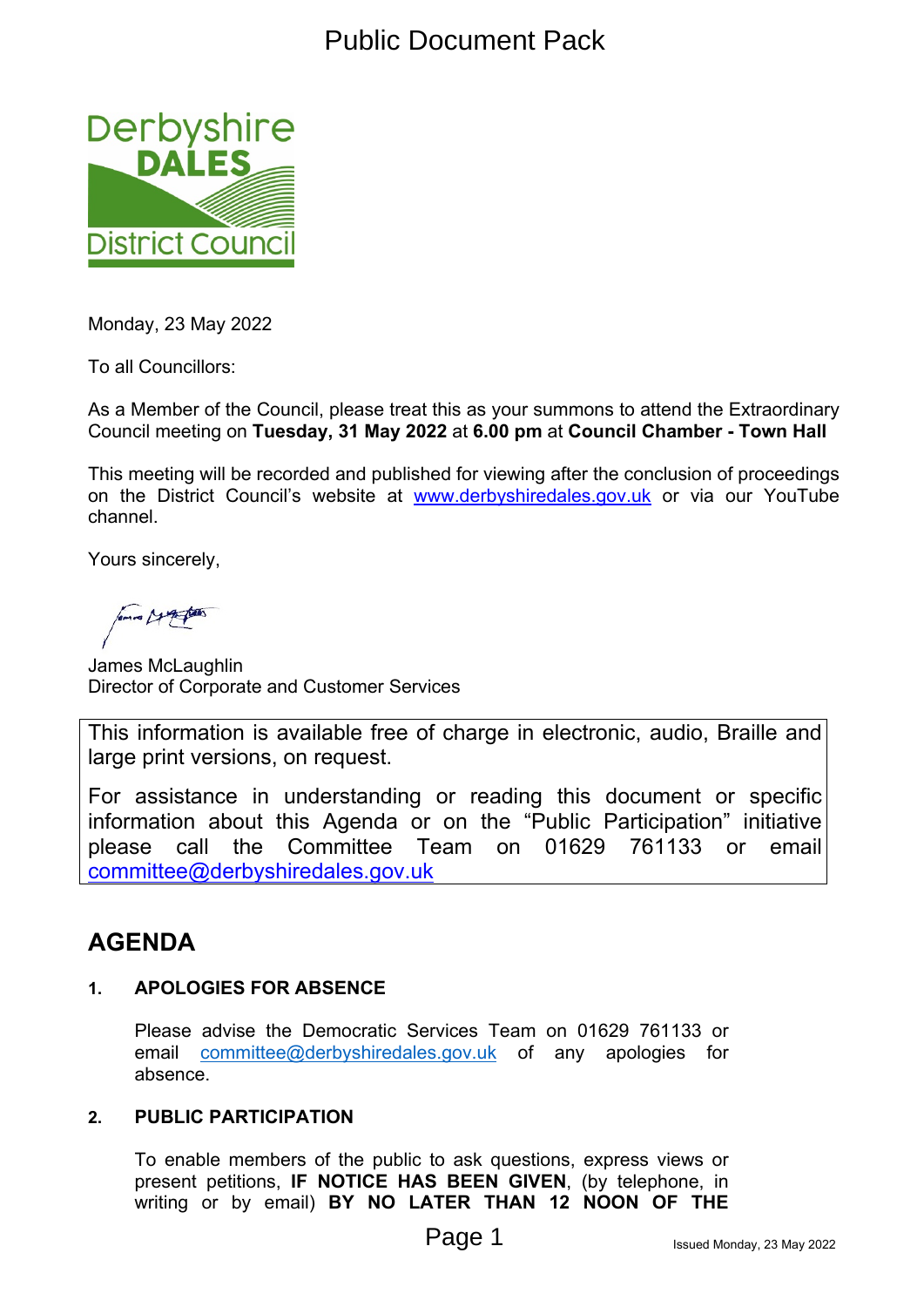**WORKING DAY PRECEDING THE MEETING**. As per Procedural Rule 14.4 at any one meeting no person may submit more than 3 questions and no more than 1 such question may be asked on behalf of one organisation.

#### **3. INTERESTS**

Members are required to declare the existence and nature of any interests they may have in subsequent agenda items in accordance with the District Council's Code of Conduct. Those interests are matters that relate to money or that which can be valued in money, affecting the Member, her/his partner, extended family and close friends. Interests that become apparent at a later stage in the proceedings may be declared at the time.

#### **4. REQUEST FOR TEMPORARY TRAVELLER SITE - DOVERIDGE BURIAL GROUND 3 - 6**

This report informs Members of an urgent request for the provision of a suitable temporary Traveller site, intended to provide a reasonable living environment whilst a member of a homeless Traveller family recovers from surgery.

#### NOTE

For further information about this Agenda or on "Public Participation" call 01629 761133 or email [committee@derbyshiredales.gov.uk](mailto:committee@derbyshiredales.gov.uk)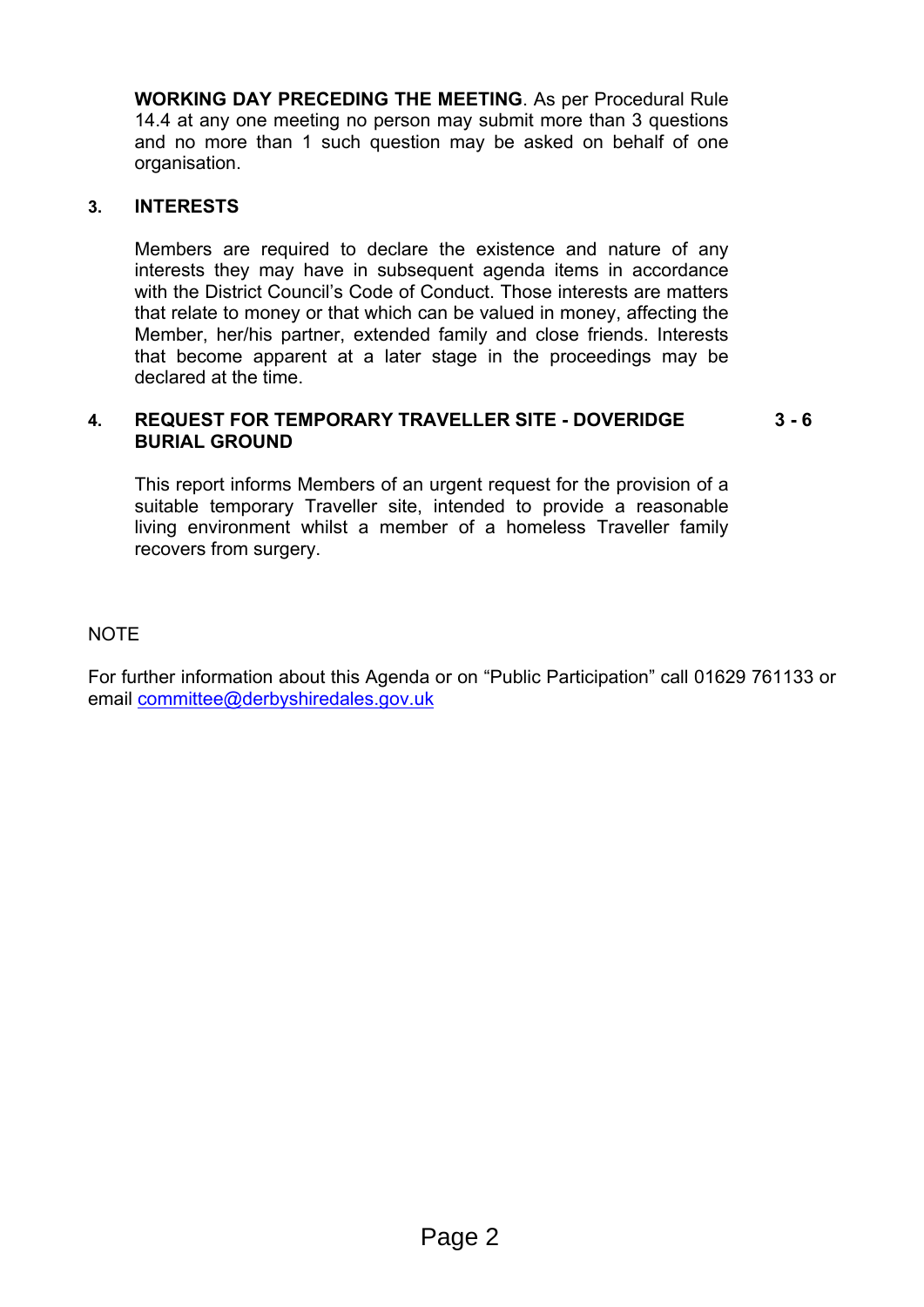#### NOT CONFIDENTIAL – For public release

**Council** 

26 May 2022

Report of the Director of Regulatory Services

# **REQUEST FOR TEMPORARY TRAVELLER SITE – DOVERIDGE BURIAL GROUND**

#### **PURPOSE OF REPORT**

This report informs Members of an urgent request for the provision of a suitable temporary Traveller site, intended to provide a reasonable living environment whilst a member of a homeless Traveller family recovers from surgery.

#### **RECOMMENDATION**

- 1. That Council determines whether to approve the use of Doveridge Burial Ground as a temporary negotiated stopping place for a homeless Traveller family for a period of up to 8 weeks from first occupation;
- 2. That Council determines whether to authorise the use of the sites listed in paragraph 3.5 of this report as negotiated stopping places for the use of the homeless Traveller family;
- 3. That Council determines whether to delegate authority to the officers specified in paragraph 3.6 of this report to direct the homeless Traveller family to one or more of the sites listed in paragraph 3.5 of this report.

#### **WARDS AFFECTED**

Doveridge and Sudbury, all Wards outside the Peak District National Park, plus Bakewell.

#### **STRATEGIC LINK**

The District Council's duties under Planning and Housing legislation underpin its corporate objectives in relation to the whole of the District. The delivery of a permanent Traveller site is a specific priority for the Council within its Corporate Plan, under the theme of 'Prosperity: Supporting better homes and jobs for you'. **Example 2 Agenda Item 4**<br>
FINAVELLER SITE - DOVERIDGE<br>
Intequest for the provision of a suitable temporary<br>
somable inving environment whilst a member of a<br>
surgery.<br>
Ito approve the use of Doveridge Burial Ground as<br>
ala

#### **1 REASON FOR URGENCY**

1.1 This report has been accepted as an item of urgent business by the Chairman of the Council in order to make a decision within prescribed timescales which cannot wait until the next meeting of the Council.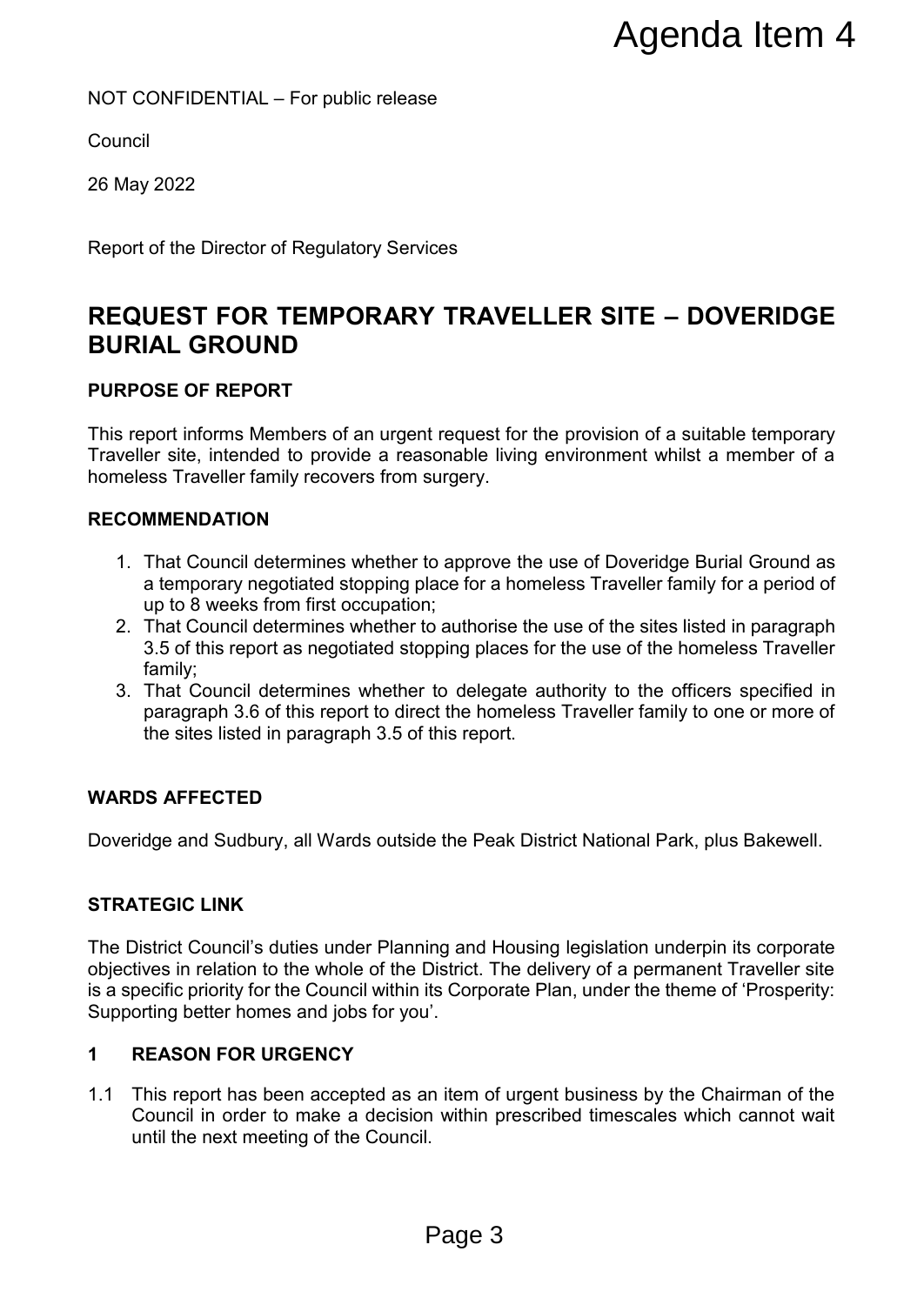# **2 BACKGROUND**

- 2.1 Members are aware of two Traveller families who have been identified as homeless, in that although they live in caravans, they have no sites on which they are legally able to site those caravans. As they have been accepted as homeless, the Council owes them a duty to provide access to a permanent site, and access to one or more suitable temporary sites, whilst no permanent site is available.
- 2.2 In July 2021 Council resolved not to identify certain named sites for use as 'negotiated stopping places' and not to delegate authority to named Council officers to direct homeless Traveller families to those sites for temporary occupation. This has had the effect of leaving officers without authority to identify suitable temporary sites and therefore meant that powers to move those families from one site to another are effectively unusable, since possession action cannot be taken without providing access to another suitable site. Consequently one family has remained in occupation of a site in Matlock since that decision, whilst the other family moved from a site in Bakewell to a roadside location just outside the Derbyshire Dales shortly after that meeting.
- 2.3 Members are also aware that there is no immediate prospect of a permanent site becoming available. Therefore there remains a need and a duty on the Council to identify one or more suitable temporary sites, potentially for a significant period of time.

## **3 REPORT**

- 3.1 On 25 April 2022 the Director of Regulatory Services received a telephone call from Dr Spencer of Derbyshire Gypsy Liaison Group. During this conversation he was informed that a member of the Traveller family currently residing at a roadside location just outside the Derbyshire Dales was due to undergo a surgical procedure. This procedure would render that family member immobile for a period of time and therefore unable to undertake household chores or assist with caring duties within the family. The site on which the family was located had no access to running water, with all of the family's drinking and washing water having to be fetched in the form of bottles. The medical procedure was described as imminent and access was requested to a site in Council ownership with ready access to running water. At this stage two potential sites were identified by Derbyshire Gypsy Liaison Group: Doveridge Burial Ground and Fishpond Meadows Overspill Car Park, Ashbourne. It was the view of Derbyshire Gypsy Liaison Group that a site in the south of the District was essential in this case, as the family's support needs would be provided by their daughter, who lives in Uttoxeter and would need to visit the site on a daily basis. Derbyshire Gypsy Liaison Group considered it likely that the site would be needed for up to 8 weeks.
- 3.2 Derbyshire Gypsy Liaison Group were informed that officers had no ability to authorise access to either of these sites, or indeed any other site, and that the views of Members would need to be sought. Consultation was undertaken with the Leader and Deputy Leader of the Council and with the Ward Members for the affected Wards. This consultation revealed that whilst there were no specific objections to the Doveridge site, there were objections to the Ashbourne site. However, Members did seek reassurance as to the temporary nature of any encampment, the limitation of the encampment to members of the homeless family and consultation with Doveridge Parish Council, before any agreement could be made in relation to the Doveridge site. In the meantime Derbyshire Gypsy Liaison Group also indicated that Doveridge would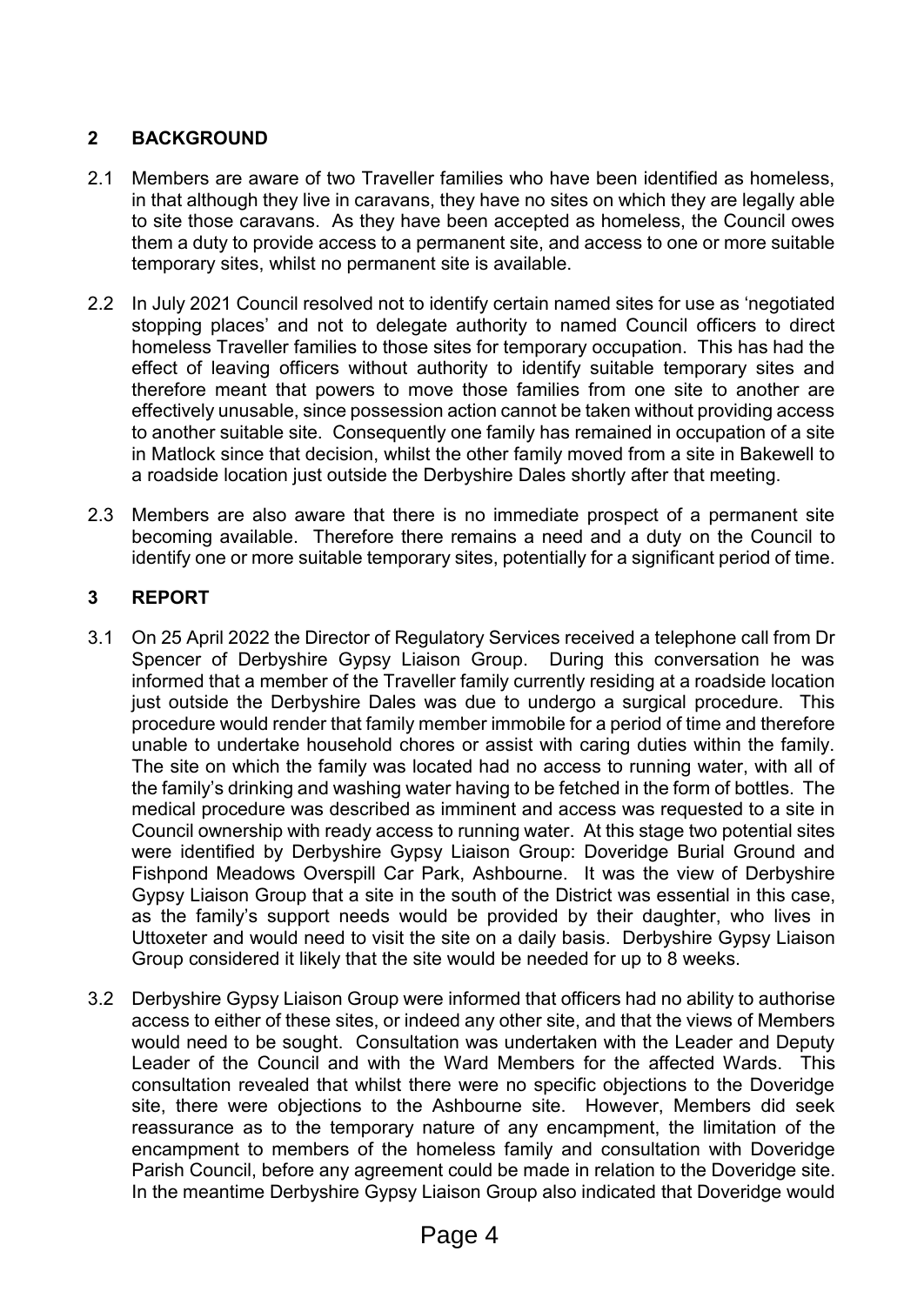be their preferred site, by virtue of its more southerly location and its ready access to a supply of running drinking water – there is no running water on site at the Fishpond Meadows site whereas there is at Doveridge.

- 3.3 Doveridge Parish Council was consulted on this proposal. They have responded that whilst they are sympathetic to the position of the Traveller family, they do not believe the site to be suitable as it is consecrated ground and that they fear that it would not be vacated in a timely manner. They have also indicated that they would be unwilling to take over the land as part of a planned asset transfer with the Traveller family in occupation.
- 3.4 As the response from Doveridge Parish Council indicates, the burial ground site is indeed consecrated and work is well advanced in transferring the land from the District Council to the Parish Council. The District Council's legal team is currently negotiating with the Parish Council's representatives over the details of the transfer and it is therefore not possible to give a date as to when the transfer might be completed. However, the consecrated nature of the site does add complications in that the effect of consecration gives legal protection to the land against its use in an unfitting way. In particular leases or licences may only be granted under the authority of a faculty and only in limited circumstances.
- 3.5 Whether or not Members decide to give authority for the use of Doveridge Burial Ground as a temporary negotiated stopping place for this family, it remains necessary to provide at least one suitable temporary site and to identify alternative sites that may be used for this purpose. Officers do not consider that the Doveridge site is suitable for this purpose in the longer term as, quite apart from the consecrated status of the land, it is intended to provide a functioning burial ground and to be transferred to Doveridge Parish Council. It is also worth reminding Members that unless at least one other alternative site is identified officers will be unable to take possession action to remove the family from the site, if they do not leave voluntarily. Previously officers identified seven sites that they considered could be used as negotiated stopping places for up to 8 weeks at a time. This list of sites had been compiled from officers' knowledge of District Council owned sites where encampments comprising the homeless families had previously been managed successfully and was made up of the following:
	- Agricultural Business Centre, Bakewell
	- Old Station Close, Rowsley
	- Matlock Station Car Park
	- Artists Corner Car Park, Matlock Bath
	- Matlock Bath Station Car Park
	- Land at Middleton Road, Wirksworth
	- Fishpond Meadows Overspill Car Park, Ashbourne
- 3.6 It remains the view of officers that these sites are the most suitable for this purpose that are within the District Council's ownership. In order to prevent the establishment of a longer term temporary encampment of any Council owned site it is recommended that Council identifies one or more of these sites as suitable for use as a negotiated stopping place and authorises officers to direct the homeless families to these sites as required. As previously suggested, it is recommended that authority is delegated to specified members of the Corporate Leadership Team and that any such decision must be agreed to a minimum of 2 such officers in consultation with each other. It is